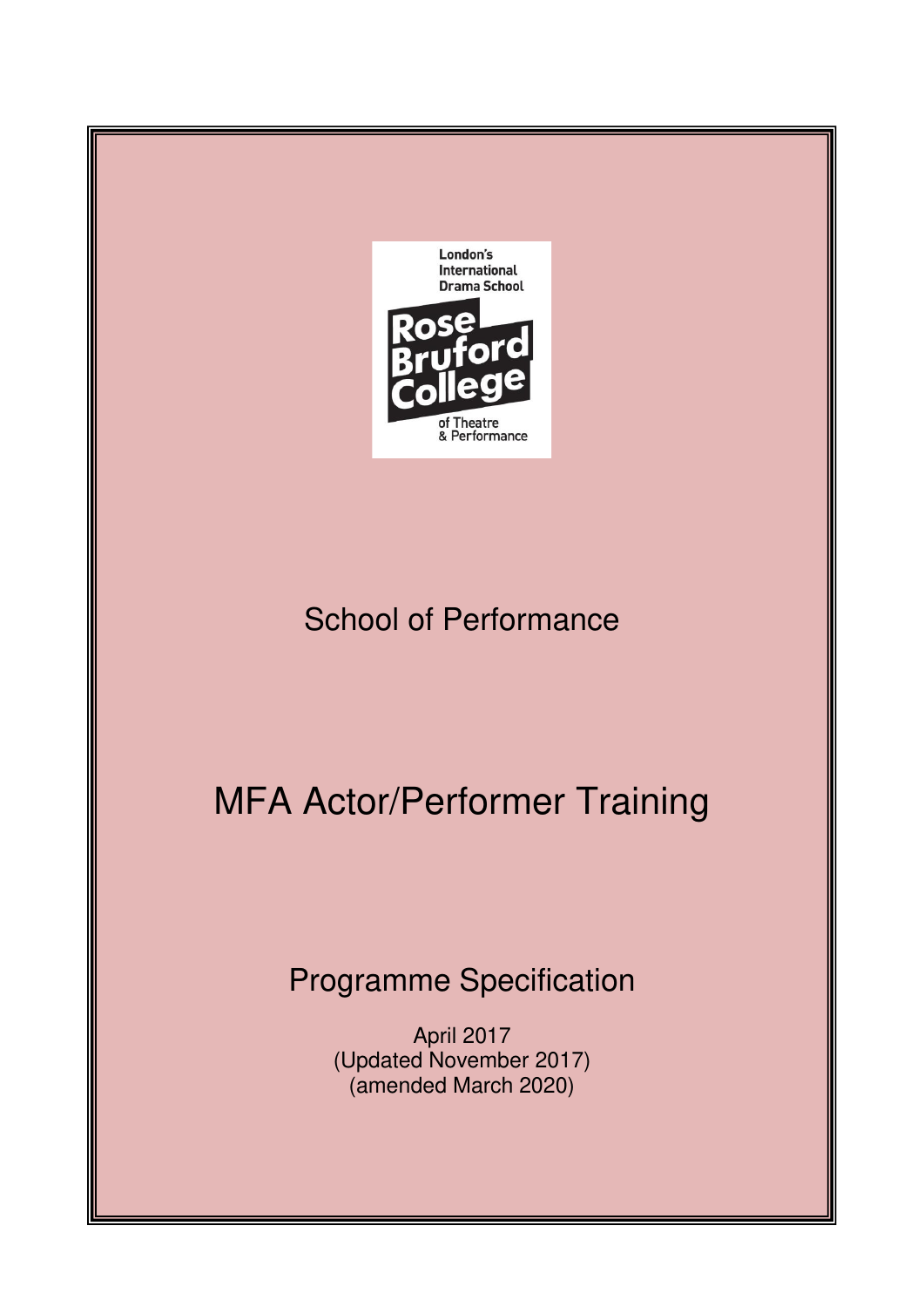#### **Introduction: What are programme specifications?**

Programme specifications focus on single programmes of study, and outline the intended knowledge, understanding, skills and attributes of a student successfully completing that programme. A programme specification also gives details of teaching and assessment methods as well as linking the programme to the Framework for Higher Education Qualifications and any subsequent professional qualification and career path.

Since the College gained Taught Degree Awarding Powers in January 2017 it validates the programmes taught at Rose Bruford College and as part of the validation process, the College produces approved programme specifications for all the programmes that it offers. On some programmes, The University of Manchester validates the award for students who have opted to remain on a University degree.

This programme specification forms one part of a set of different types of document about your programme that also includes the prospectus, module specifications and information on the College's website and VLE. The Programme Specification is published on the College's website.

There may be concern that 'specifying' what a student will have learnt at the end of the programme might inhibit innovation within that programme. For this reason it is important not to see programme specifications as 'tick lists'. They offer broad indications of what students might be expected to learn and the types of skills and abilities they might be expected to gain.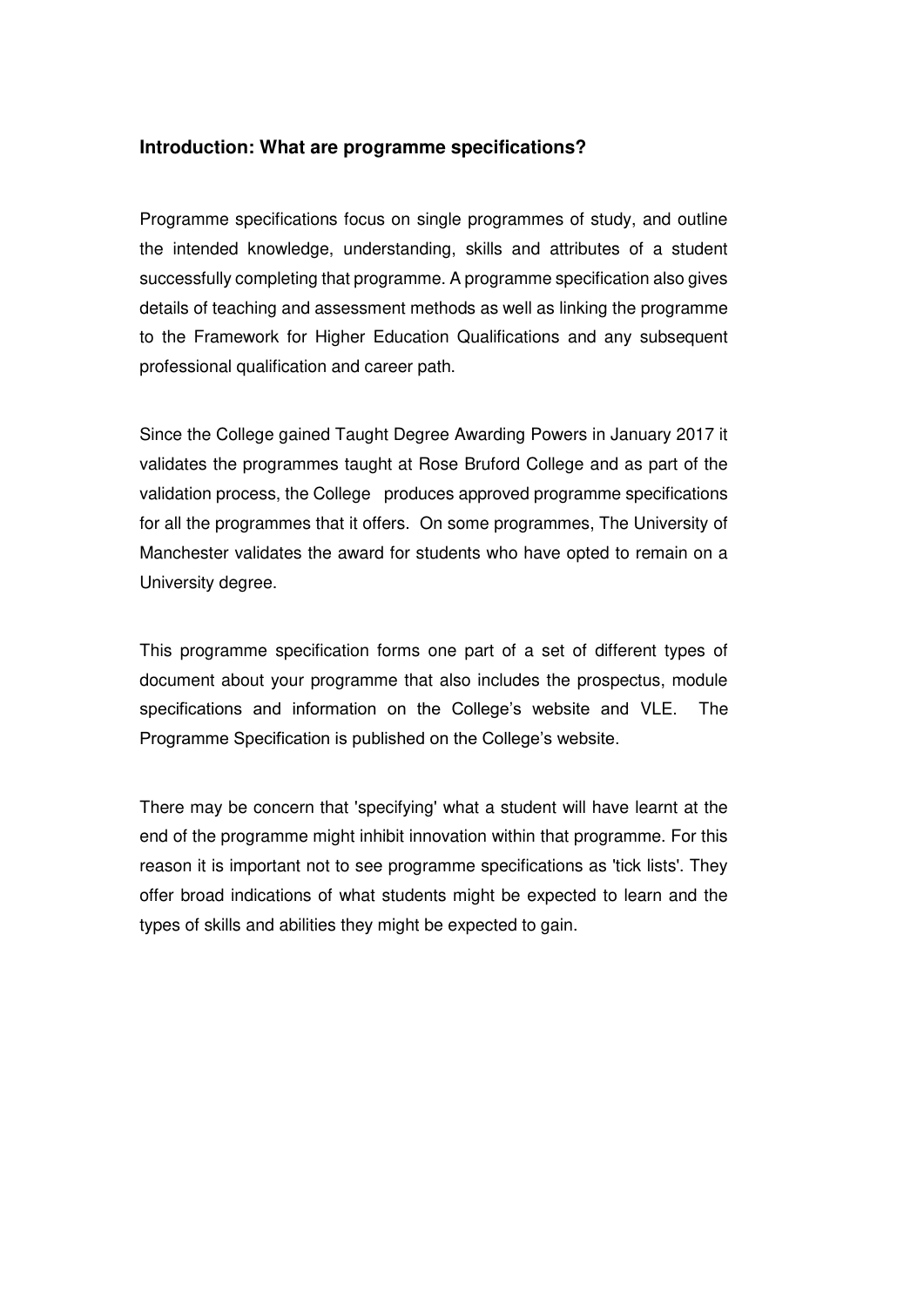# **1. General Information**

| <b>Award</b> | <b>Programme Title</b>                    | <b>Duration</b> | Mode of study      |
|--------------|-------------------------------------------|-----------------|--------------------|
| <b>MFA</b>   | <b>Actor/Performer</b><br><b>Training</b> | 2 Years         | FΤ                 |
| PGDip        | <b>Actor/Performer</b><br><b>Training</b> | 9 months        | FT Exit award only |

| <b>Institution</b>                  | Rose Bruford College                   |  |  |  |
|-------------------------------------|----------------------------------------|--|--|--|
| <b>School</b>                       | School of Performance                  |  |  |  |
| <b>Awarding Institution</b>         | Rose Bruford College                   |  |  |  |
| <b>External Examiner</b>            | Dr Bryan Brown<br>University of Exeter |  |  |  |
| <b>Programme Accreditation</b>      |                                        |  |  |  |
| <b>Relevant QAA</b><br>benchmark(s) | <b>NA</b>                              |  |  |  |

# **2. Aims of the Programme**

The programme focuses specifically on performer training, theatre creation, placement and performative writing, informed by critical reflection and practice research. The uniqueness of the programme lies in the way it seeks to integrate traditional text-based conservatoire training and practices with the physical collaborative approach that has grown out of Eastern and Central Europe over the last 60 years. The training offers students the prospect to establish complex personal performance ecologies fusing the principles of embodied traditional performance culture with contemporary global theatre and performance practices.

The Postgraduate learning space is both experimental and experiential. It is also a critical space, in that it both encourages and challenges individual students to identify and gain a significant degree of mastery and oversight over their particular chosen artistic pathway. There is an emphasis on utilising the resources and opportunities the programme offers to identify and target particular companies and organisations whose work are of particular interest to individual students.

The programme aims to:

- 1. Offer you as a student with a background or professional interest in theatre or the performing arts the opportunity to develop and deepen your own practice and knowledge of acting and performance within a specialised professional theatre school with a global overview of the social, political, and cultural significance of theatre practice:
- 2. Provide specialist professional teaching and opportunities for study, research and embedded practice that is focused to enable you to build, enhance and take ownership over your own practice as an innovative and empowered actorperformer and theatre-maker;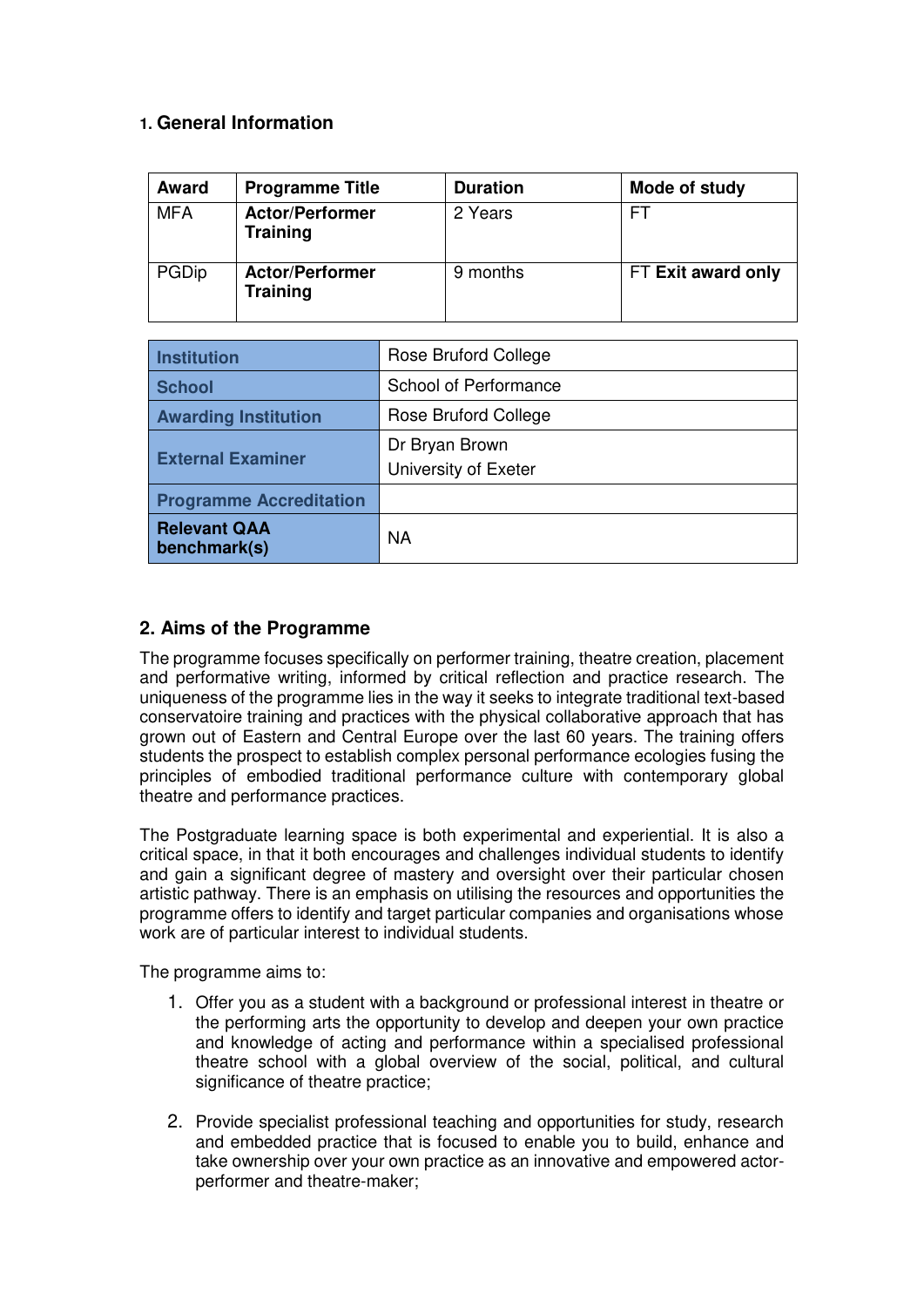- 3. Create a pedagogical culture dedicated to providing advanced, rigorous, and challenging learning and development opportunities in an environment that seeks to draw inspiration from traditional performance cultures and practices and to fuse these elements with contemporary global theatre and performance;
- 4. Provide an in-depth training and study to develop your artistic and academic expertise within highly specialised performance systems and ecologies and offering opportunities to work within dynamic and diverse, performance cultures.

# **3. Programme intended learning outcomes**

#### **Upon successful completion of the MFA Actor/Performer Training you will be assessed to the extent that you:**

- 1. Apply a range of skills and effective methodologies that enable you to work effectively and productively as a Performer/Actor in diverse professional situations.
- 2. Combine and utilise the insights, practices and knowledge you have developed within the programme across a wide range of professional activities.
- 3. Articulate and create practice that reflects, embodies and embraces complex social, political, and cultural values and perspectives.
- 4. Undertake independent and effective devising and rehearsal techniques to a professional level.
- 5. Demonstrate the development of an effective and original writing and research practice that complements and enriches your work and practice.
- 6. Implement a range of technical skills and competencies which enable you to articulate, structure and present your ideas and practice at a professionally viable level.
- 7. Identify and develop an area of personal specialised performance related practice.
- 8. Employ your skills and knowledge as a performer to be an effective agent for professional theatre making or artistic enterprise.
- 9. Develop skills to effectively identify and target research across diverse fields of knowledge and practice and synthesise and assimilate elements with your own vision and to create viable models of personal practice and expertise.
- 10. Create complex coherent professional models of practice.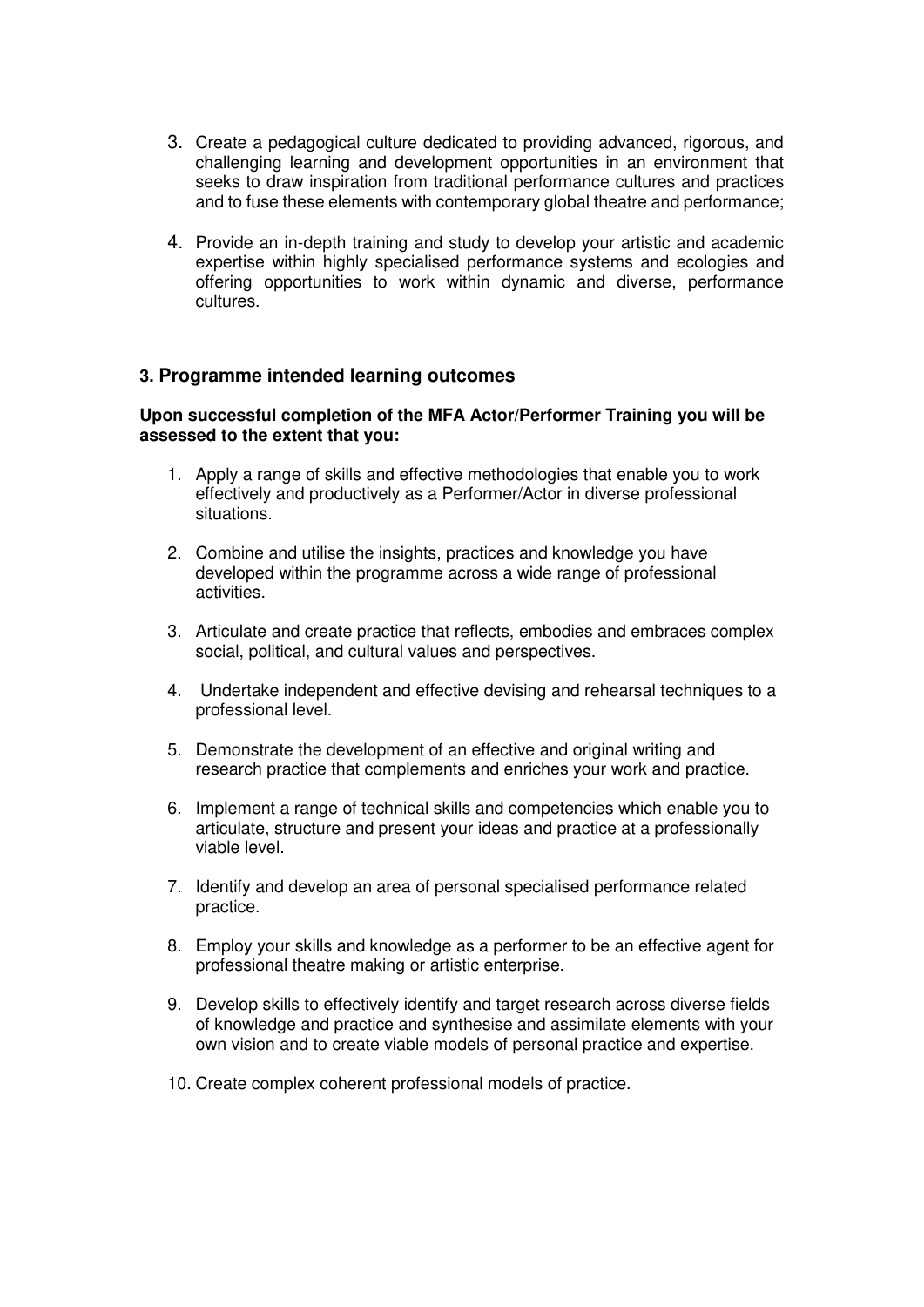# **4. Learning and teaching**

With a commitment to experiential, holistic learning and teaching, the programme is designed to develop working methods that encourage collaboration, creativity, responsibility for learning, critical reflection, self-evaluation and team work. You are expected to play an active part in determining and shaping your independent learning individually as well as learning through being a member of the ensemble.

#### **Learning**

Learning is supported by: workshops, rehearsals, performances, performative writing, online resources (including use of the College VLE), library resources, international study trips, expedition, student-led presentation, lectures, seminars, self-directed study, progress reviews, group and individual tutorials, feedback tutorials, screenings, discussions, teamwork, exercises, information gathering/research and enquiry, visiting speakers, placements, collaborative practice, critical reflection and work based learning.

#### **Teaching**

Classes, workshops and lectures will be conducted by senior academic and practitioner members of College staff and a range of external experienced expert and recognised specialists in both academic and practice fields

| Postgraduate Diploma - Exit award only |                                    |                |             |  |  |  |  |  |
|----------------------------------------|------------------------------------|----------------|-------------|--|--|--|--|--|
| <b>Provisional</b>                     | <b>Module title</b>                | <b>Credits</b> | <b>ETCs</b> |  |  |  |  |  |
| module code                            |                                    |                |             |  |  |  |  |  |
| MFAPT701                               | Advanced Actor Training (Gaderian) | 30             | 15          |  |  |  |  |  |
| MFAPT702                               | <b>Performative Writing</b>        | 30             | 15          |  |  |  |  |  |
| MFAPT703                               | <b>Expedition into Performance</b> | 60             | 30          |  |  |  |  |  |
|                                        |                                    | 120            | 60          |  |  |  |  |  |

# **5. The structure of the programme**

| <b>Provisional</b><br>module code | <b>Module title</b>                | <b>Credits</b> | <b>ETCs</b> | <b>Study</b><br>hours |
|-----------------------------------|------------------------------------|----------------|-------------|-----------------------|
| MFAPT701                          | Advanced Actor Training (Gaderian) | 30             | 15          | 300                   |
| MFAPT702                          | <b>Performative Writing</b>        | 30             | 15          | 300                   |
| MFAPT703                          | <b>Expedition into Performance</b> | 60             | 30          | 600                   |
| MFAPT704                          | A Widening Field                   | 60             | 30          | 600                   |
| MFAPT700                          | <b>Final Independent Project</b>   | 60             | 30          | 600                   |
|                                   |                                    | 240            | 120         | 2400                  |

Detailed outlines of each of the modules can be found in the programme and module specifications which follow in sections 3 and 4 respectively.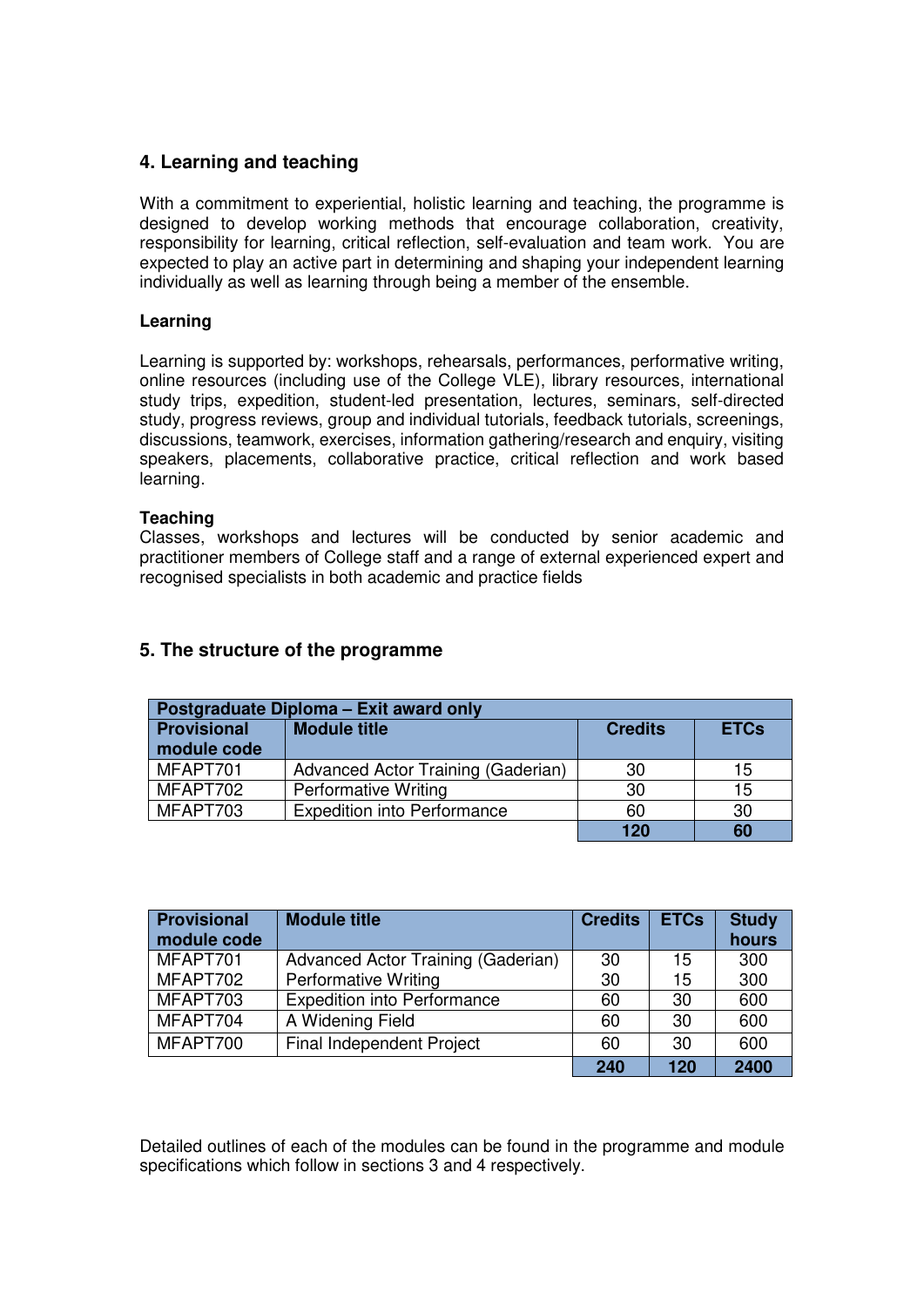In line with similar postgraduate awards, students who complete 120 credits (Modules 1-3) may be awarded a **Postgraduate Diploma in Actor/Performer Training.** However, it should be noted that is offered as an exit award only.

#### YEAR ONE

| Oct | Nov l                                             | Dec                                        | Jan | Feb | Mar | Apr                                | May                        | Jun | Jul | Aug | Sep | Oct |
|-----|---------------------------------------------------|--------------------------------------------|-----|-----|-----|------------------------------------|----------------------------|-----|-----|-----|-----|-----|
|     | <b>Module 701 Performance</b>                     |                                            |     |     |     |                                    |                            |     |     |     |     |     |
|     |                                                   | <b>Skills</b>                              |     |     |     |                                    |                            |     |     |     |     |     |
|     | <b>Assessment: continual</b>                      |                                            |     |     |     |                                    |                            |     |     |     |     |     |
|     | <b>50% and Practical Etudes</b>                   |                                            |     |     |     |                                    |                            |     |     |     |     |     |
|     | 50% beginning March                               |                                            |     |     |     |                                    |                            |     |     |     |     |     |
|     | <b>Module 702 Performative Writing</b>            |                                            |     |     |     |                                    |                            |     |     |     |     |     |
|     |                                                   | Assessment: seminar 20% February, Practice |     |     |     |                                    |                            |     |     |     |     |     |
|     | presentation 40% April/May, Vade Mecum Submission |                                            |     |     |     |                                    |                            |     |     |     |     |     |
|     | 40% end of July                                   |                                            |     |     |     |                                    |                            |     |     |     |     |     |
|     |                                                   |                                            |     |     |     | Module 703 Expedition into         |                            |     |     |     |     |     |
|     |                                                   |                                            |     |     |     |                                    |                            |     |     |     |     |     |
|     |                                                   |                                            |     |     |     | Assessment: continual 40%, seminar |                            |     |     |     |     |     |
|     |                                                   |                                            |     |     |     | 20% weeks early May – end of June, |                            |     |     |     |     |     |
|     |                                                   |                                            |     |     |     |                                    | performance 40% mid August |     |     |     |     |     |

# YEAR TWO

| Oct | Nov | Dec.                       | Jan              | Feb | Mar                                         | Apr                                  | May       | Jun | Jul | Aug | Sep | Oct |
|-----|-----|----------------------------|------------------|-----|---------------------------------------------|--------------------------------------|-----------|-----|-----|-----|-----|-----|
|     |     | Module 704 The Widening    |                  |     |                                             |                                      |           |     |     |     |     |     |
|     |     |                            | Field            |     |                                             |                                      |           |     |     |     |     |     |
|     |     | Continual assessment (40%) |                  |     |                                             |                                      |           |     |     |     |     |     |
|     |     | Presentation (40%) March   |                  |     |                                             |                                      |           |     |     |     |     |     |
|     |     |                            | Viva (20%) March |     |                                             |                                      |           |     |     |     |     |     |
|     |     |                            |                  |     |                                             | Module 700 Final Independent Project |           |     |     |     |     |     |
|     |     |                            |                  |     | Presentation (60%) beginning of September & |                                      |           |     |     |     |     |     |
|     |     |                            |                  |     |                                             | Documentation (40%) April – end of   |           |     |     |     |     |     |
|     |     |                            |                  |     |                                             |                                      | September |     |     |     |     |     |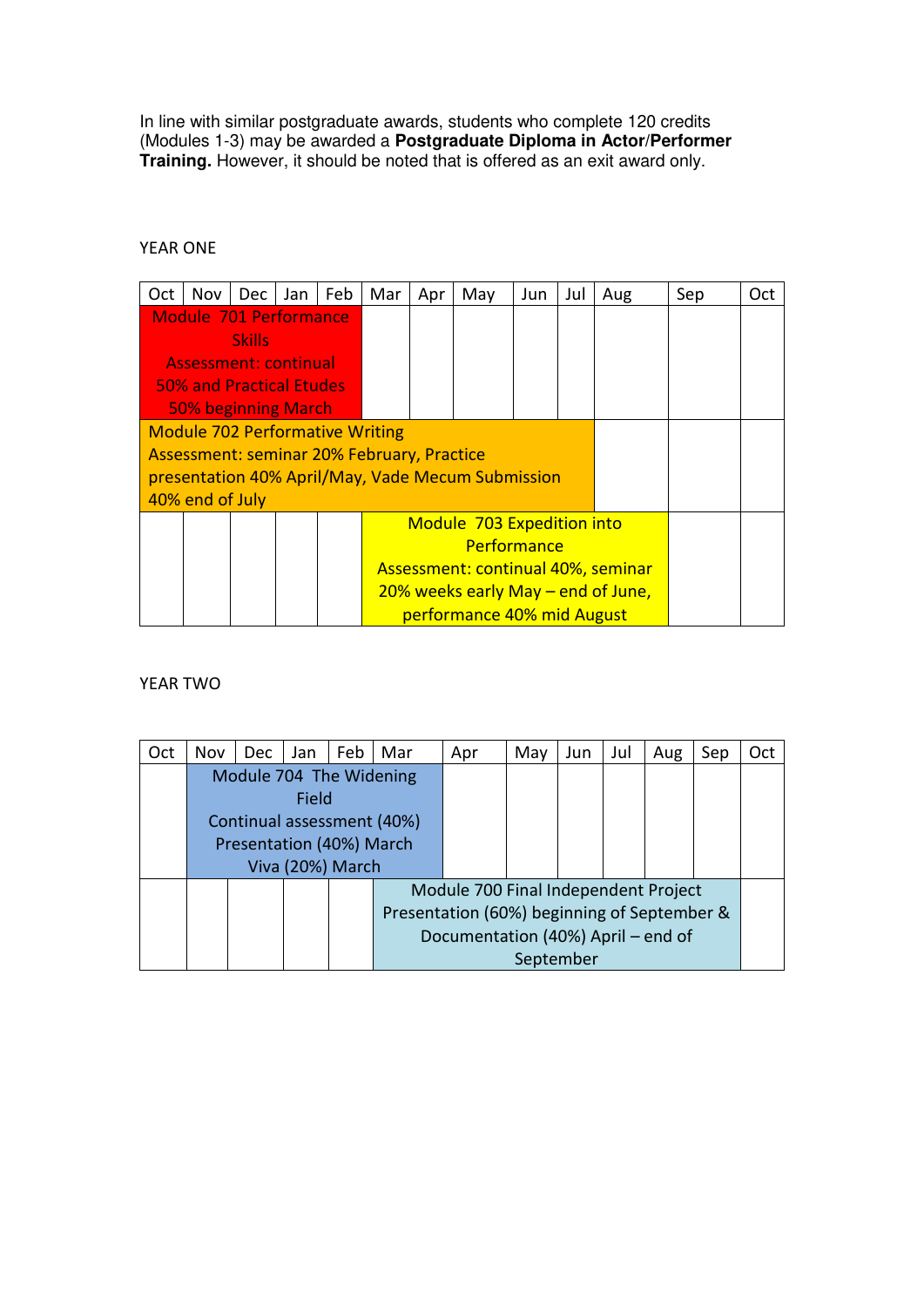# **6. Student induction, support and development**

The experience the subject team members have gained in teaching postgraduate students has informed the support systems which have been instituted to assist you and other postgrdauate students through your studies.

An induction event is arranged at the Sidcup campus at the beginning of the academic year at which you are introduced to the teaching team and to the campus and to the librarian and VLE Development Manager. A follow-up session will take place in the postgraduate teaching space.

The Programme Director has overall responsibility for leading the programme and for your academic and pressional development with the support of a Programme Administrator. You will be encouraged to discuss module-related issues with your Programme Director or module co-ordinator.

At the start of the academic year, you will be introduced to the VLE where you can find course outline and appropriate module specifications and briefs. The module specifications detail the syllabus, teaching and learning arrangements, assessment requirements with clearly articulated assessment criteria, and will provide an appropriate bibliography.

Student representaton from the MFA Programme will be sought in order to participate in a number of appropriate committees, ranging from Programme Committees to the School Board and various other College-wide panels and committees.

The services available within the College's Student Services include general, health and financial advice, accommodation options, counselling, study abroad programmes and a range of support for disabled students.

At the programme level:

- You receive a Student Handbook at Registration;
- Each module throughout the programme is introduced with a briefing by the module coordinator;
- Peer learning and mentoring are intrinsic to the programme's learning and teaching strategy;
- You will receive written feedback on all assessment tasks, and will be debriefed in a tutorial following the majority of practical projects, to encourage reflection on practice and to identify future learning goals.

At the College level:

- Welfare advice and counselling is available to all students.
- A Specialist Support and Equality Officer is available. (You are contacted at the admissions stage and invited to disclose any disabilities/medical conditions);
- Dyslexia and general study support is available;
- At key points during the programme, you will discuss your personal and professional development with a programme tutor, and plan future action;
- You will be introduced to the Learning Resources Centre at induction, and receive both targeted and ongoing research skills and information literacy instruction and support during the remainder of your programme;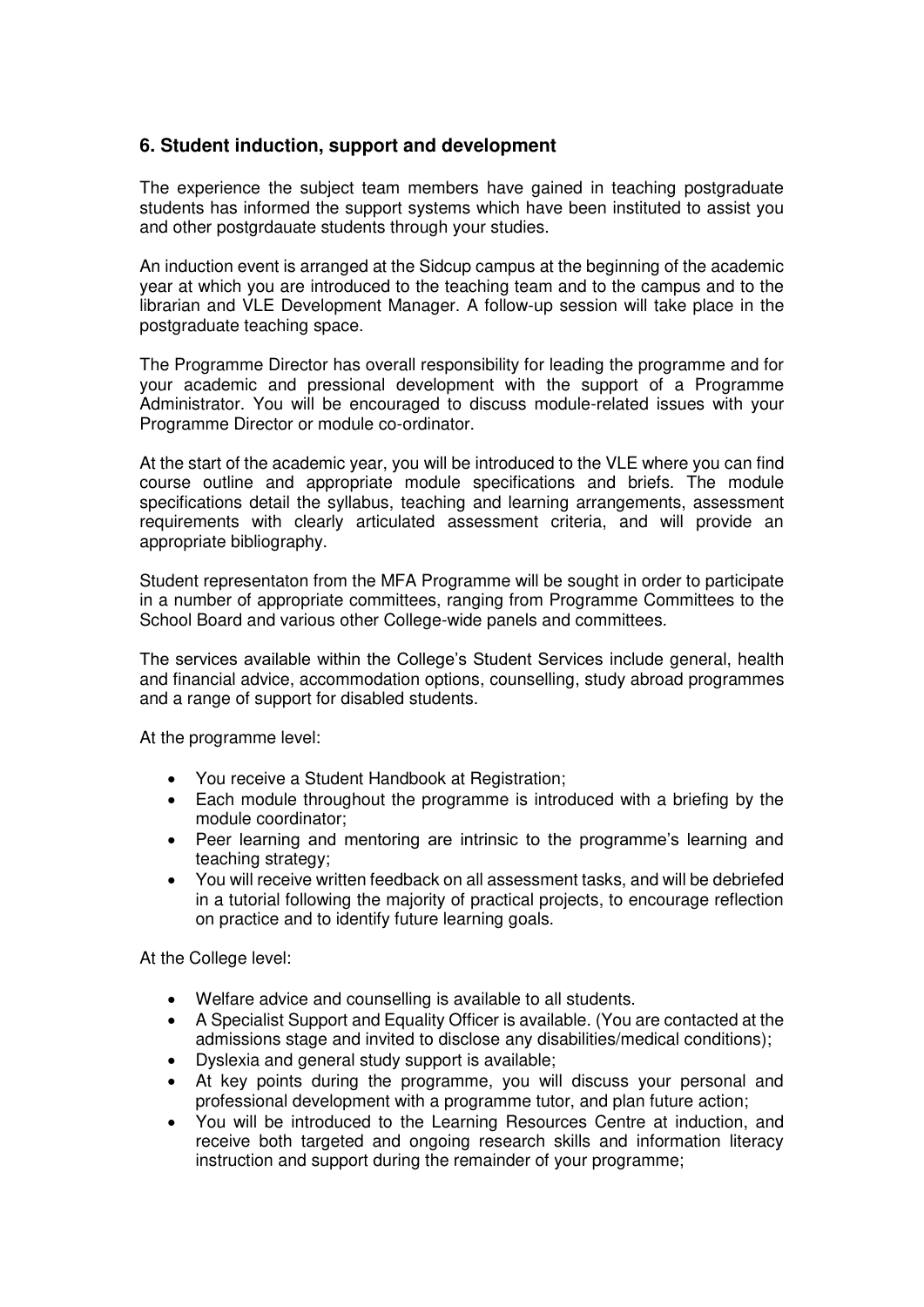- Ongoing academic support is available through the specialist Academic Support Team, and through online support materials;
- Placements operate within the College's Placement Policy, to ensure that you, employers and tutors have a common understanding of the purpose of the placement and of your various responsibilities.

# **7. Curriculum map of modules against programme intended learning outcomes**

| <b>Module Title and Code</b>               |     |   |              |             |   |                                    |   |   |   |             |   |
|--------------------------------------------|-----|---|--------------|-------------|---|------------------------------------|---|---|---|-------------|---|
|                                            |     |   |              |             |   | <b>Programme learning outcomes</b> |   |   |   |             |   |
|                                            | C/0 |   | $\mathbf{2}$ | 3           | 4 | 5                                  | 6 | 7 | 8 | g           |   |
| MFA APTF701 Advanced Actor Training        | С   | X | X            | X           | X |                                    | X |   | X |             |   |
| (Gaderian)                                 |     |   |              |             |   |                                    |   |   |   |             |   |
| MFA APTF702 Performative Writing           | С   | X | $\mathbf x$  | $\mathbf x$ | X | X                                  | X | X |   |             |   |
| MFA APTF704 A Widening Field               | C   |   | X            |             |   | X                                  | X | X | X | $\mathbf x$ |   |
| MFA APTF703 Expedition into<br>Performance | С   | X | X            | X           | X | X                                  | X | X | X |             |   |
| MFA APTF700 Final Independent Project      | C   | X | X            | x           | x | x                                  | X | X | X |             | x |

 $x =$  intended learning outcomes of the programme are assessed within this module;  $C =$ compulsory module;  $O =$  optional module

# **8. Categorisation of programme intended learning outcomes**

| <b>Categorisation of Programme Intended</b><br><b>Learning Outcome</b> |   |   |   |        |                                    |   |   |   |   |
|------------------------------------------------------------------------|---|---|---|--------|------------------------------------|---|---|---|---|
|                                                                        |   |   |   |        | <b>Programme learning outcomes</b> |   |   |   |   |
|                                                                        |   | 2 | 3 | 4      | 5                                  | 6 |   | 8 |   |
| <b>Practice</b>                                                        | x | x |   | x      |                                    |   | x |   |   |
| Informed critical reflection                                           |   |   |   | v<br>ж | X                                  |   | x | x | x |
| Transferable and personal qualities                                    |   |   | x |        |                                    | x |   | x | v |

# **9. Criteria for Admission**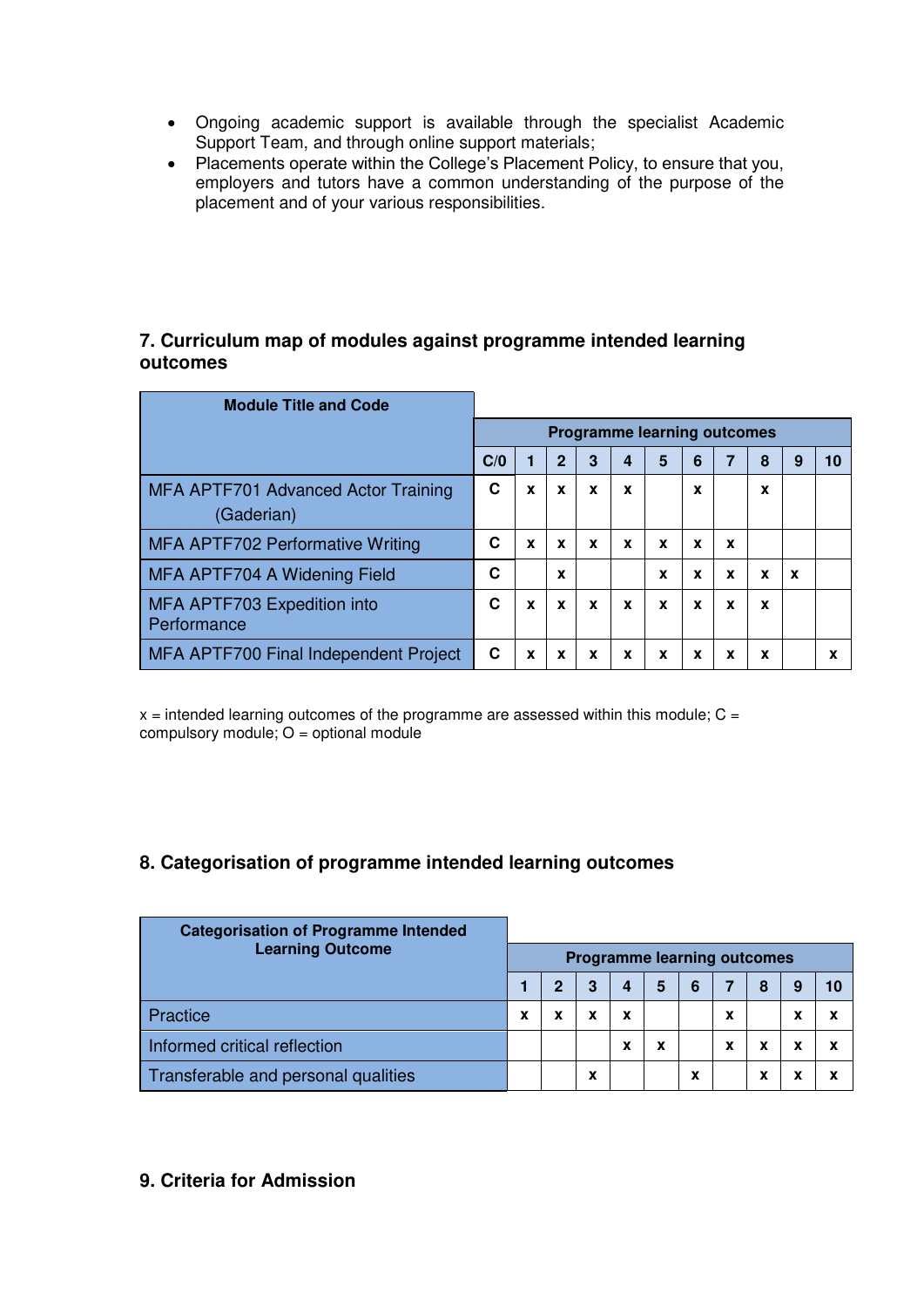### **9.1 Applications**

An applicant wishing to join a postgraduate taught degree programme at Rose Bruford College should satisfy or expect to meet the College's general requirements for entry outlined in our postgraduate degree regulations.

Applications for the **MFA Actor/Performer Training** are made directly to the College. As part of the application process, you will be required to make a written statement outlining your interest in the subject area and the programme. In all cases, the selection panel will look for a high degree of explicit ability, of self-motivation and criticism with an informed enthusiasm capable of sustaining you within the more rigorous and challenging conditions of the MFA programme.

You will normally be expected to hold a first-degree qualification (2.2 or above), hold an equivalent qualification or be able to demonstrate considerable professional or practical experience at a level commensurate with Masters' level study. The award should be in a discipline, which underpins the applicant's proposed programme of study or which can be shown to have provided appropriate practical or conceptual skills to contribute to the study.

#### **9.2 Recognition of prior learning**

The College operates a policy for recognising prior learning (RPL) which may be certificated or experiential. Requests for recognition of prior learning must be accompanied by the appropriate documentary evidence outlined in the College's policy, which is available on application.

A maximum of 60 credits, excluding the final Independent Research Project module may be certified in this way. All applications for RPL are considered by an academic panel on their own merits and are not automatic.

#### **9.3 Selection**

.

Selection is by workshop and interview, which is intended to ascertain whether the applicant will benefit from the programme and whether the demands of the programme are likely to be fulfilled by the applicant. The audition and interview panel consists of programme tutors.

#### **9.3 Additional requirements for non-UK/EU applicants**

All teaching and examination is carried out in English and consequently competence in written and spoken English is a requirement. Non-EU/UK applicants are required to hold an IELTS<sup>1</sup> with an overall minimum score of 6.5 with no less than 6.0 in each section.

To comply with UK immigration legislation, successful non-UK/EU candidates will be required to be in receipt of a Tier 4 visa, (or such documentation required by the UK Government in force at the time), before they can commence their studies.

# **10. Progression and Assessment Regulations**

<sup>1</sup> IELTS (International English Language Testing System) is now the only Secure English language Test (SELT) recognised by UK Visas and Immigration for student requiring a Tier 4 visa.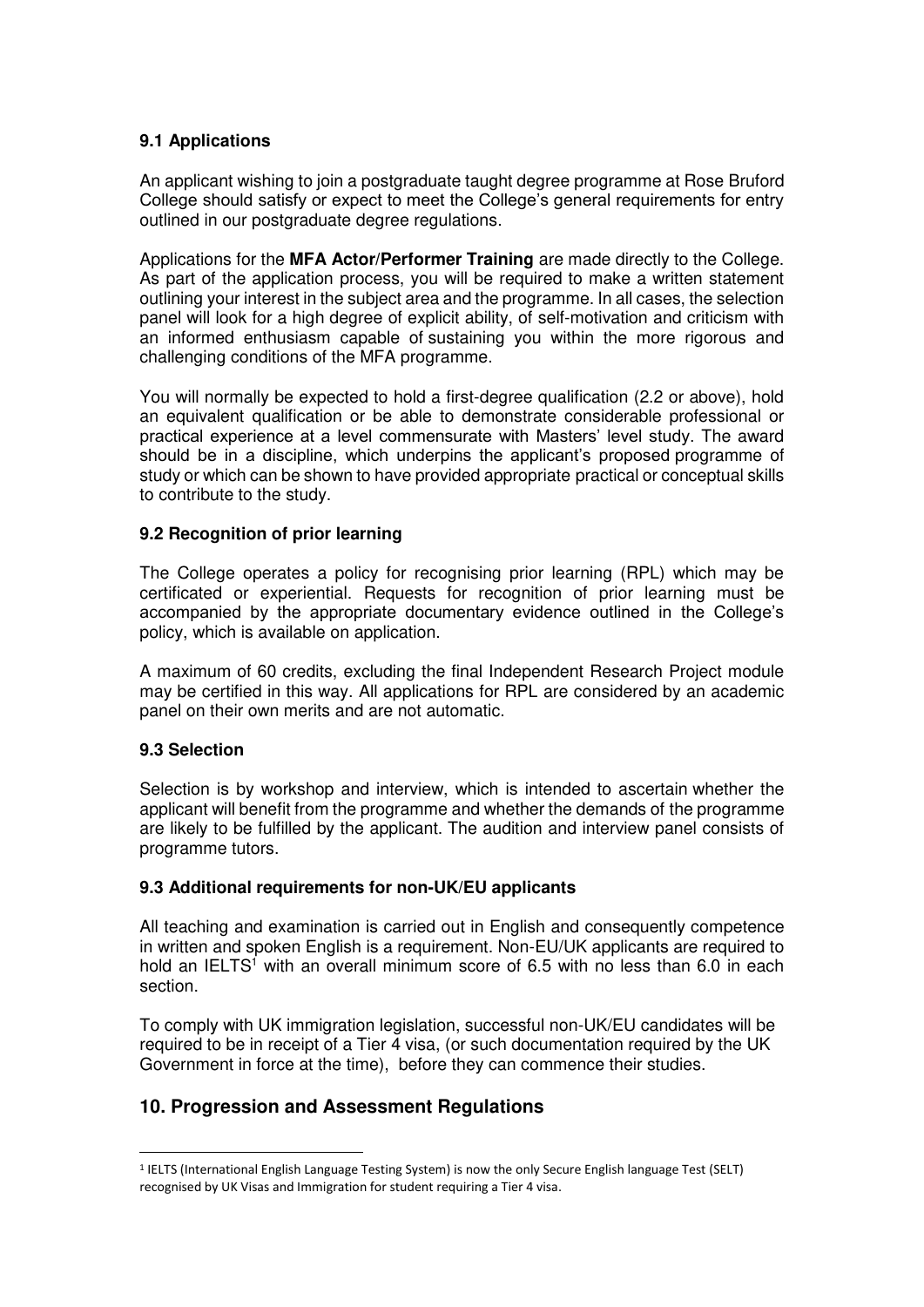#### **Progression**

You are registered at the College at the beginning of the academic year. This is followed by a period of induction where you are introduced to the academic community, the details of the Programme, the College's facilities, and its links with the industry.

Attendance is compulsory for all classes, workshops and projects. During production periods a detailed schedule is negotiated allowing time for research and reflection.

You will have regular feedback sessions on all areas of the programme and you will be made aware, therefore, of your academic progress and personal development.

The **MFA Actor/Performer Training** comprises five taught modules (including three double-weighted modules). Students completing the first three modules may be awarded a Postgraduate Diploma **in Actor/Performer Training.** This is an exit award only.

#### **Assessment Schedule**

Assessment takes place at the completion of each module. Once your work is marked, you are advised through tutorials with the Module Coordinator and/or Programme Director of the indicative grade. You cannot receive your final mark until completion of the degree and following confirmation of those marks by the relevant Examinations Board.

#### **Marking Categories for the MA:**

| $70 - 100\%$ | <b>Distinction</b> |
|--------------|--------------------|
| $60 - 69%$   | Merit              |
| $50 - 59%$   | Pass               |
| $0 - 49%$    | Fail               |

#### **Marks and Classification of Awards**

To qualify for the award of the MFA degree (240 credits over all modules), Postgraduate Diploma (120 credits in Modules One to Three), you must complete all of the programme requirements and must pass all modules.

(The Postgraduate Diploma is an exit award only. The **MFA Actor/Performer Training** does not have a Postgraduate Certificate option).

| <b>Classification</b> | <b>MA/MFA</b>                                                  | <b>PGDip</b> |
|-----------------------|----------------------------------------------------------------|--------------|
| <b>Distinction</b>    | Aggregate average mark of all<br>modules of 70-100 including a |              |